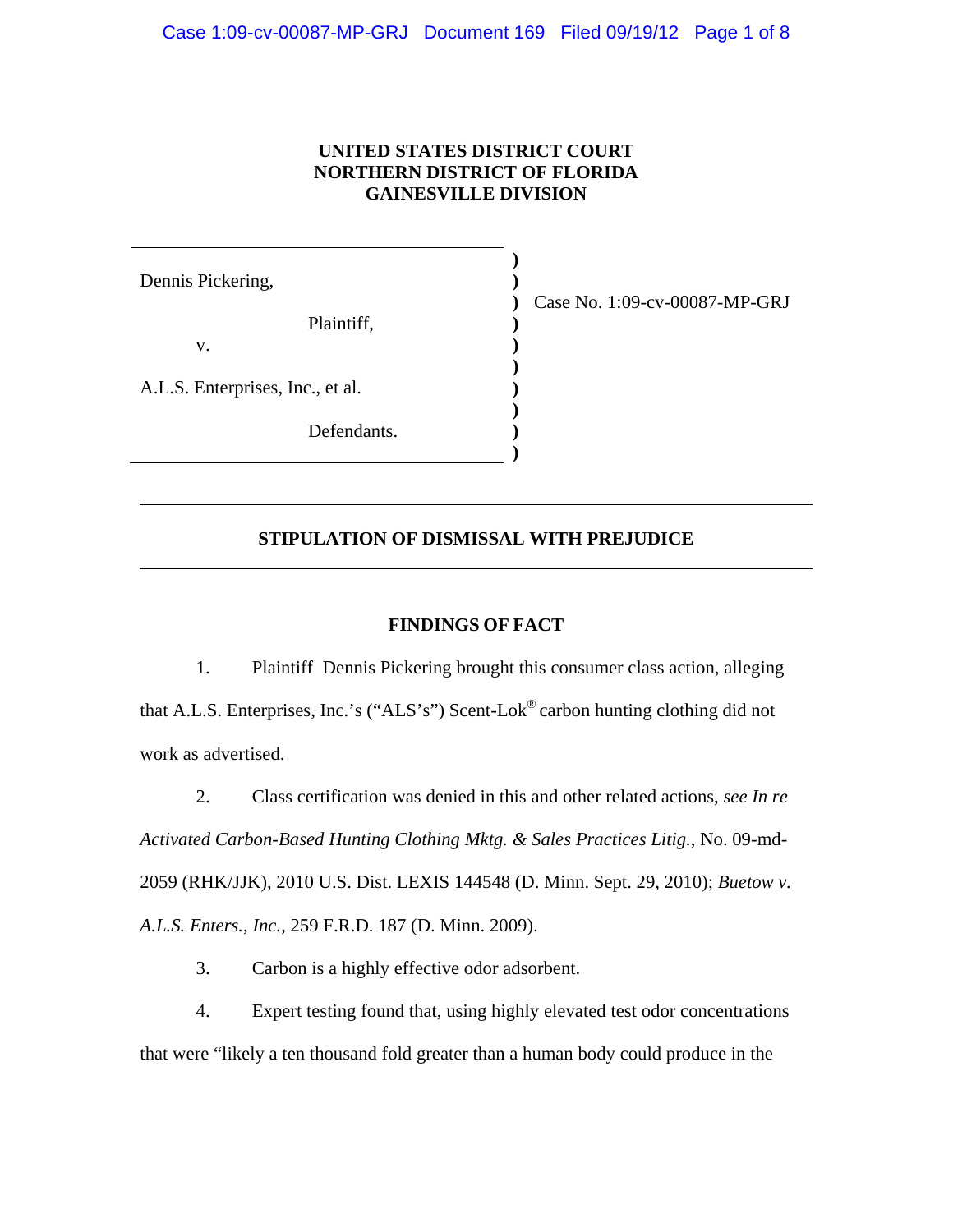course of 24 hours," Scent-Lok® carbon hunting clothing fabrics blocked 96-99% of the odor compounds, and essentially 100% of the surrogate body odor compounds tested.

5. As exemplified by the test results below, Scent-Lok<sup>®</sup> carbon hunting clothing fabrics dramatically outperformed non-carbon fabrics at blocking odor permeation in head-to-head testing:

| <b>Test Sample</b>                                             | % Reduction            |
|----------------------------------------------------------------|------------------------|
| (sample time $= 1$ hour)                                       | <b>Odor Permeation</b> |
| Fleece Balaclava w/out carbon<br>Fleece Balaclava w/Scent-Lok® | 99                     |
| Base Layer w/out carbon                                        | 19                     |
| Base Layer w/Scent-Lok®                                        | 98                     |
| Hunting Jacket w/out carbon                                    | 11                     |
| Hunting Jacket w/Scent-Lok®                                    | 97                     |
| Hunting Pants w/out carbon                                     | 32                     |
| Hunting Pants w/Scent-Lok®                                     | 98                     |

6. Expert testing also found that after drying, or washing and drying, Scent-Lok<sup>®</sup> carbon fabrics continue to be highly effective at blocking odor permeation.

7. The United States Court of Appeals for the Eighth Circuit held that ALS's use of the terms "odor eliminating" and "reactivation" were not literally false, *Buetow v. A.L.S. Enters.*, *Inc.*, 650 F.3d 1178 (8th Cir. 2011).

8. The United States Court of Appeals for the Eighth Circuit held that injunctive relief was not available in the absence of a showing of irreparable injury, and ordered the dismissal with prejudice of plaintiffs' claim for injunctive relief in the lead *Buetow* action, *Buetow v. A.L.S. Enters.*, *Inc.*, 650 F.3d 1178 (8th Cir. 2011).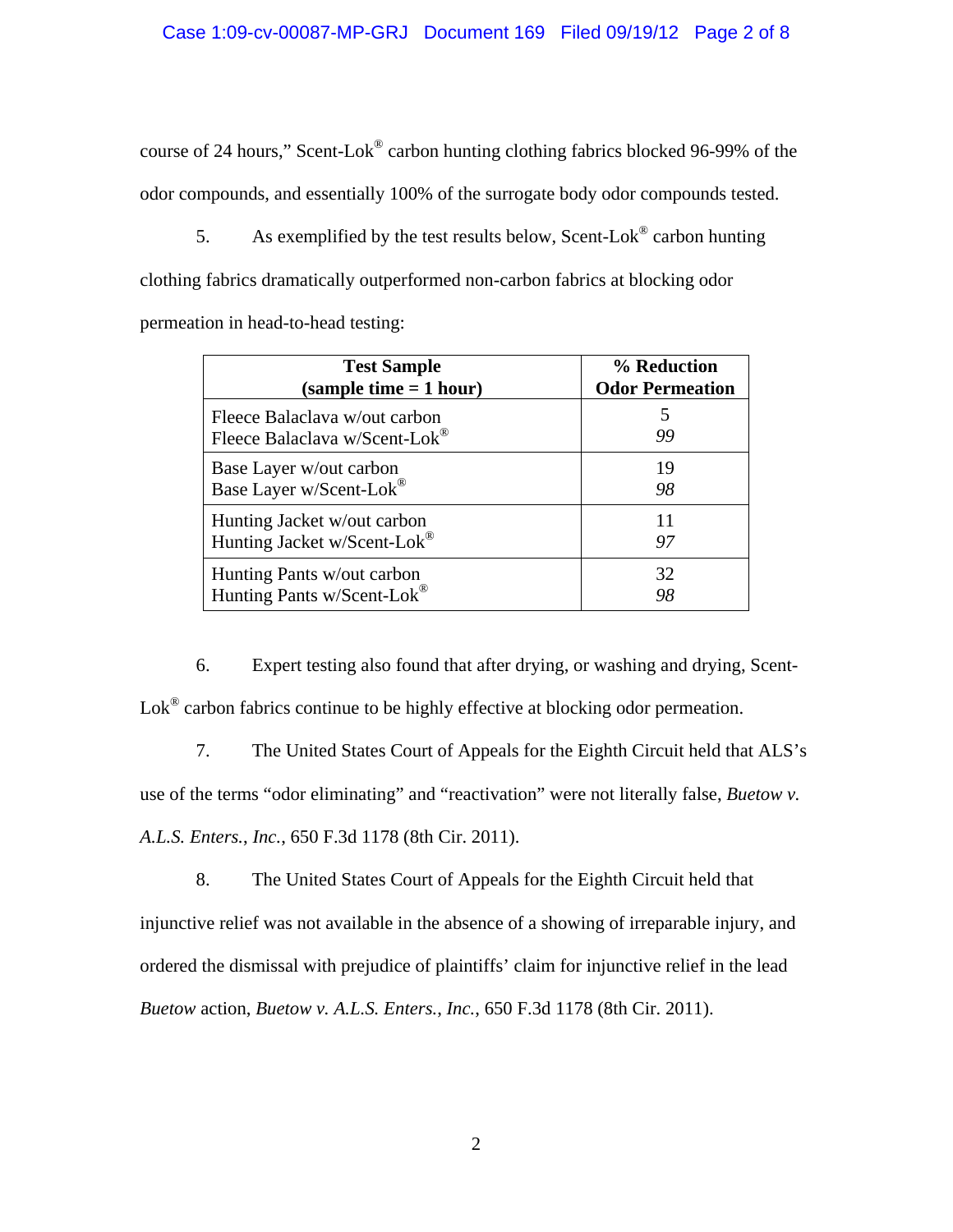9. On August 17, 2012, the district court in the lead *Buetow* action granted defendants' motion to dismiss plaintiffs' damages claims and entered judgment in defendants' favor, *Buetow v. ALS Enters., Inc*., Civ. No. 07-3970 (RHK/JJK), 2012 U.S. Dist. LEXIS 116041 (D. Minn. Aug. 17, 2012).

#### **STIPULATION**

# **BASED ON THE FOREGOING, IT IS HEREBY STIPULATED AND AGREED THAT:**

1. Plaintiff Dennis Pickering hereby dismisses this action with prejudice, pursuant to FED. R. CIV. P.  $41(a)(2)$ , and, in doing so, takes nothing from defendants A.L.S. Enterprises, Inc., Bass Pro Shops, Inc., Browning, Inc., Cabela's Inc., Cabela's Wholesale, Inc., and Gander Mountain Company (collectively "defendants"), agrees to bear his own costs and attorneys' fees, and foregoes any and all appeal rights.

2. As a condition of this stipulation of dismissal with prejudice, defendants agree to bear their own costs and attorneys' fees.

3. Plaintiff Dennis Pickering agrees that he shall not, hereafter, sue or otherwise seek to establish liability against any of the defendants based, in whole or in part, upon any of the claims that were brought, or could have been brought, in this litigation.

4. Plaintiff and his counsel represent that they are not presently aware of any third party who is contemplating bringing a false advertising lawsuit against defendants, and agree that they will not offer their voluntary assistance to any third party who initiates a false advertising lawsuit against defendants in the future.

3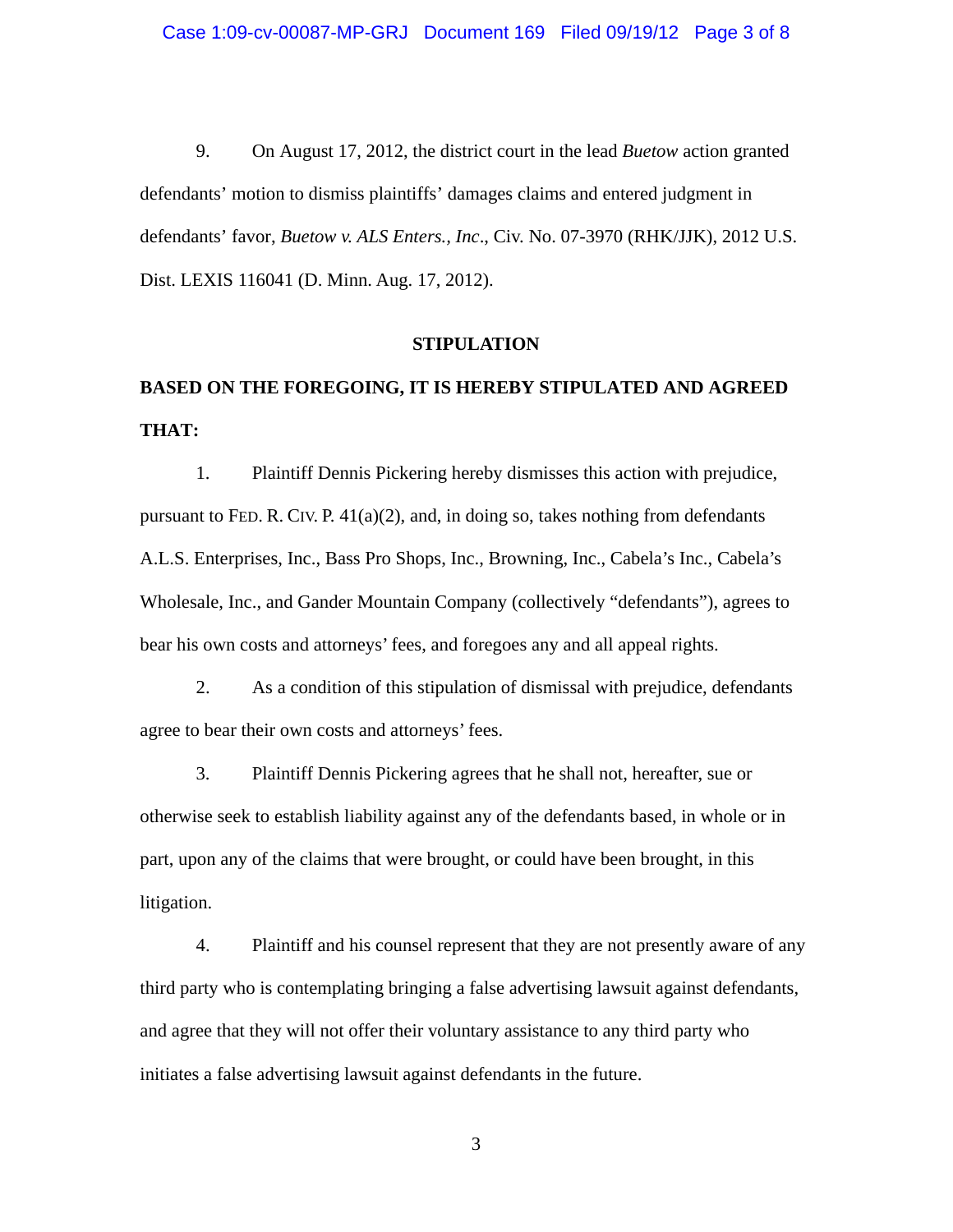#### Case 1:09-cv-00087-MP-GRJ Document 169 Filed 09/19/12 Page 4 of 8

5. Defendants shall not seek to recover against Plaintiff Dennis Pickering or his counsel for any claim, demand, suit or cause of action, in law or in equity, that defendants, or any of them, ever had, has now, or hereafter may have on account of, or in any way arising out of, any conduct related to or associated with this action. This includes, but is not limited to, any claim, demand, suit or cause of action in connection with the bringing, filing, or prosecuting of this action.

WHEREFORE, the parties respectfully request that the Court issue an Order of dismissal with prejudice, a proposed form of which has been submitted concurrently with this Stipulation.

Respectfully submitted,

Dated: September 19, 2012 s/ *Renae D. Steiner*

Renae D. Steiner HEINS MILLS & OLSON, P.L.C. 310 Clifton Avenue Minneapolis, MN 55403 Tel.: (612) 338-4605 Fax: (612) 338-4692 Email: rsteiner@heinsmills.com

Jayne A. Goldstein SHEPHERD FINKELMAN & SHAH LLP 1640 Town Center Circle, Suite 216 Weston, FL 33326 Tel.: (954) 515-0123 Fax: (954) 515-0124 Email: jgoldstein@sfmslaw.com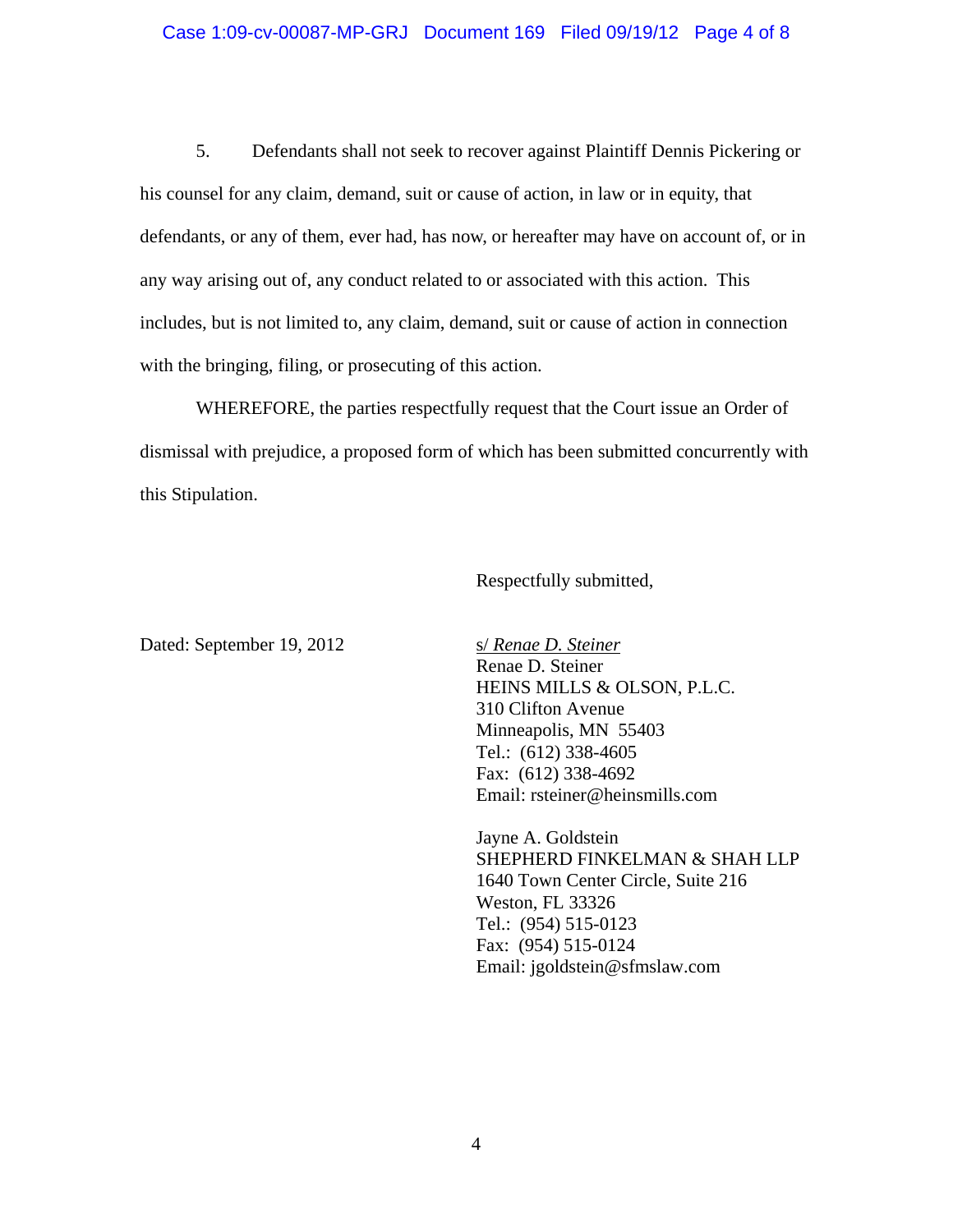Thomas J. Leach, III MERCHANT & GOULD 3200 IDS Center 80 South Eighth Street Minneapolis, MN 55402-2215 Tel.: (612) 332-5300 Fax: (612) 332-9081 Email: TLeach@merchantgould.com

 *Attorneys for Plaintiff Dennis Pickering* 

Dated: September 19, 2012 s/*Christopher Ryan Maloney* 

Christopher Ryan Maloney Florida Bar Number 0653903 FOLEY & LARDNER One Independent Drive, Suite 1300 Jacksonville, FL 32202 Tel: (904) 359-2000 Fax: (904) 359-8700 Email: cmaloney@foley.com

Naikang Tsao (WI Bar No. 1036747) FOLEY & LARDNER LLP 150 East Gilman Street Madison, WI 53703 Tel.: (608) 258-4250 Fax: (608) 258-4258 Email: ntsao@foley.com

*Attorneys for Defendants A.L.S. Enterprises, Inc., Gander Mountain Company, and Bass Pro Shops, Inc.*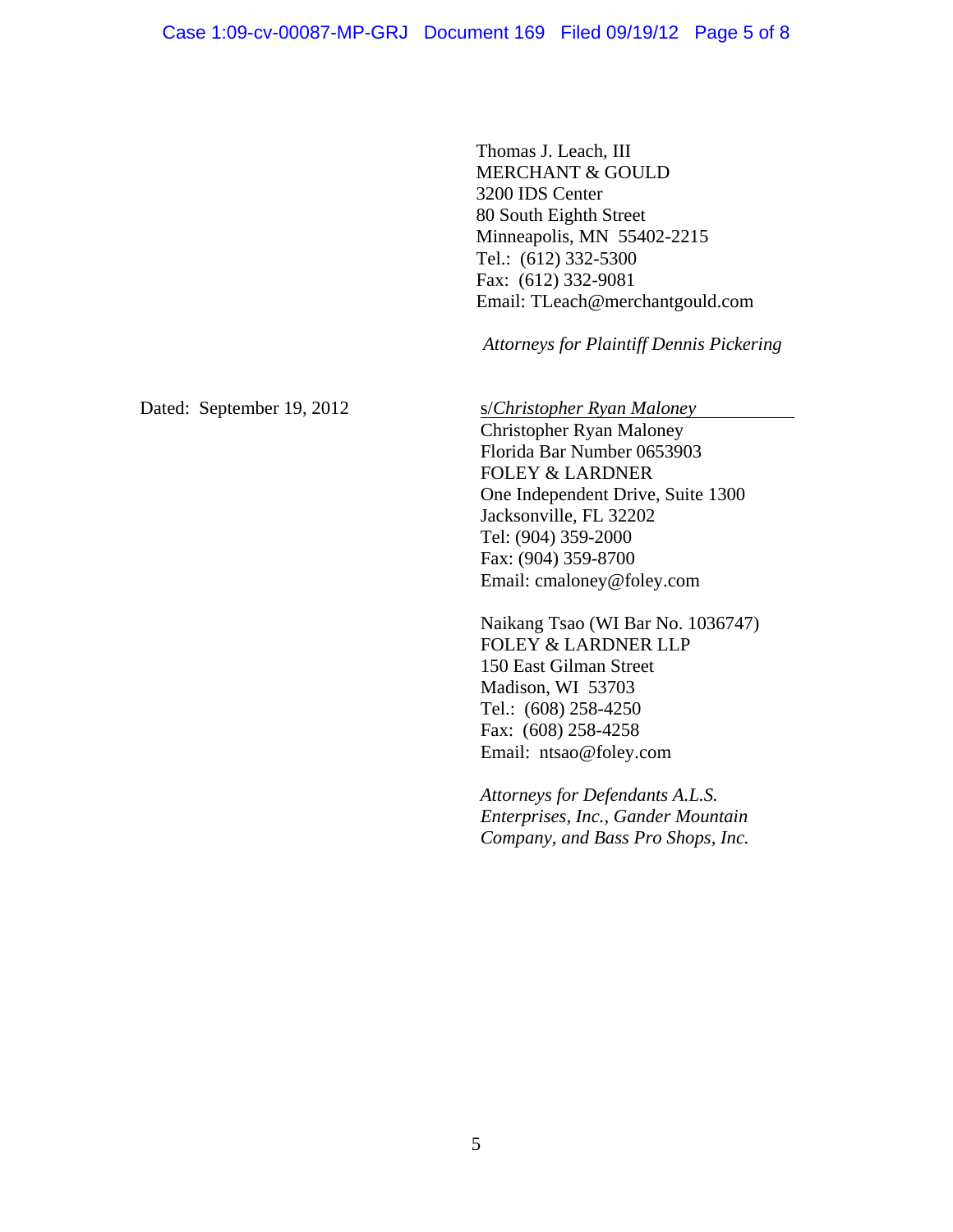Dated: September 19, 2012 Michael V. Elsberry

Florida Bar No. 0191861 LOWNES, DROSDICK, DOSTER KANTOR, & Reed, P.A. 450 South Orange Avenue, Suite 800 Orlando, FL 32802 Tel: (407) 843-4600 Fax: (407) 843-4444

s/ *Kristina L. Carlson* James K. Langdon Kristina L. Carlson DORSEY & WHITNEY LLP 50 South Sixth Street. Suite 1500 Minneapolis, MN 55402 Tel: (612) 340-2600 Fax: (612) 340-2868 Email: Langdon.james@dorsey.com Carlson.kristina@dorsey.com

Michael C. Mahoney MAHONEY ANDERSON, LLC 125 West Lake Street, Suite 201 Wayzata, MN 55391 Tel: (612) 332-2226 Fax: (952) 249-0566

*Attorneys for Cabela's, Inc. and Cabela's Wholesale, Inc.*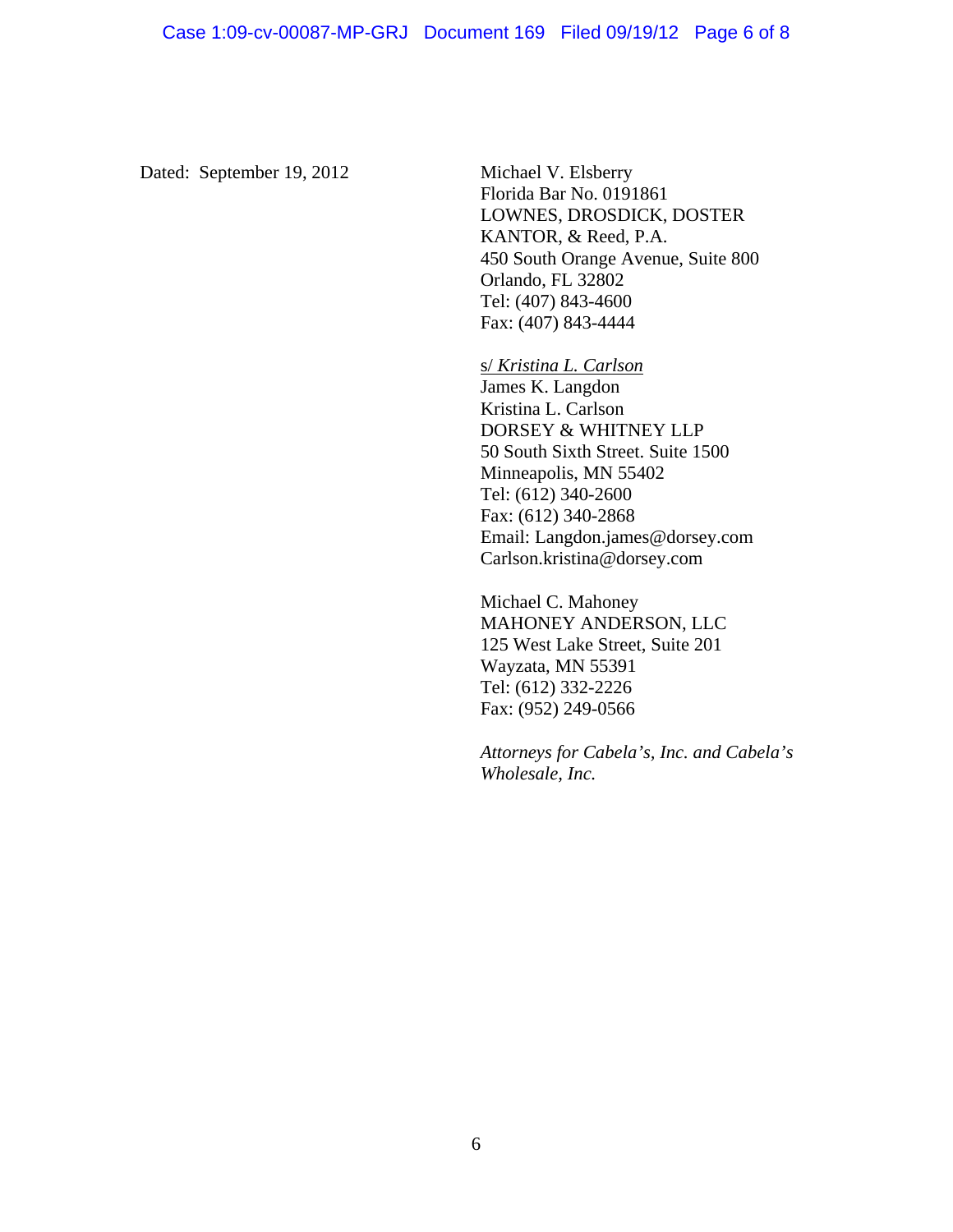Dated: September 19, 2012 Felix J. Lopez

 Florida Bar No. 0827142 DIBELLO, LOPEZ & CASTILLO, P.A. 1550 Madruga Ave., Suite 504 Coral Gables, FL 33146 Tel: (305) 668-8870 Fax: (305) 668-8892

 s/ *Angus Edwards* Angus Edwards JONES WALDO HOLBROOK & McDONOUGH 170 South Main Street, Suite 1500 Salt Lake City, UT 84101 Tel.: (801) 521-3200 Fax: (801) 328-0537 Email: aedwards@joneswaldo.com

 *Attorneys for Defendant Browning, Inc.*